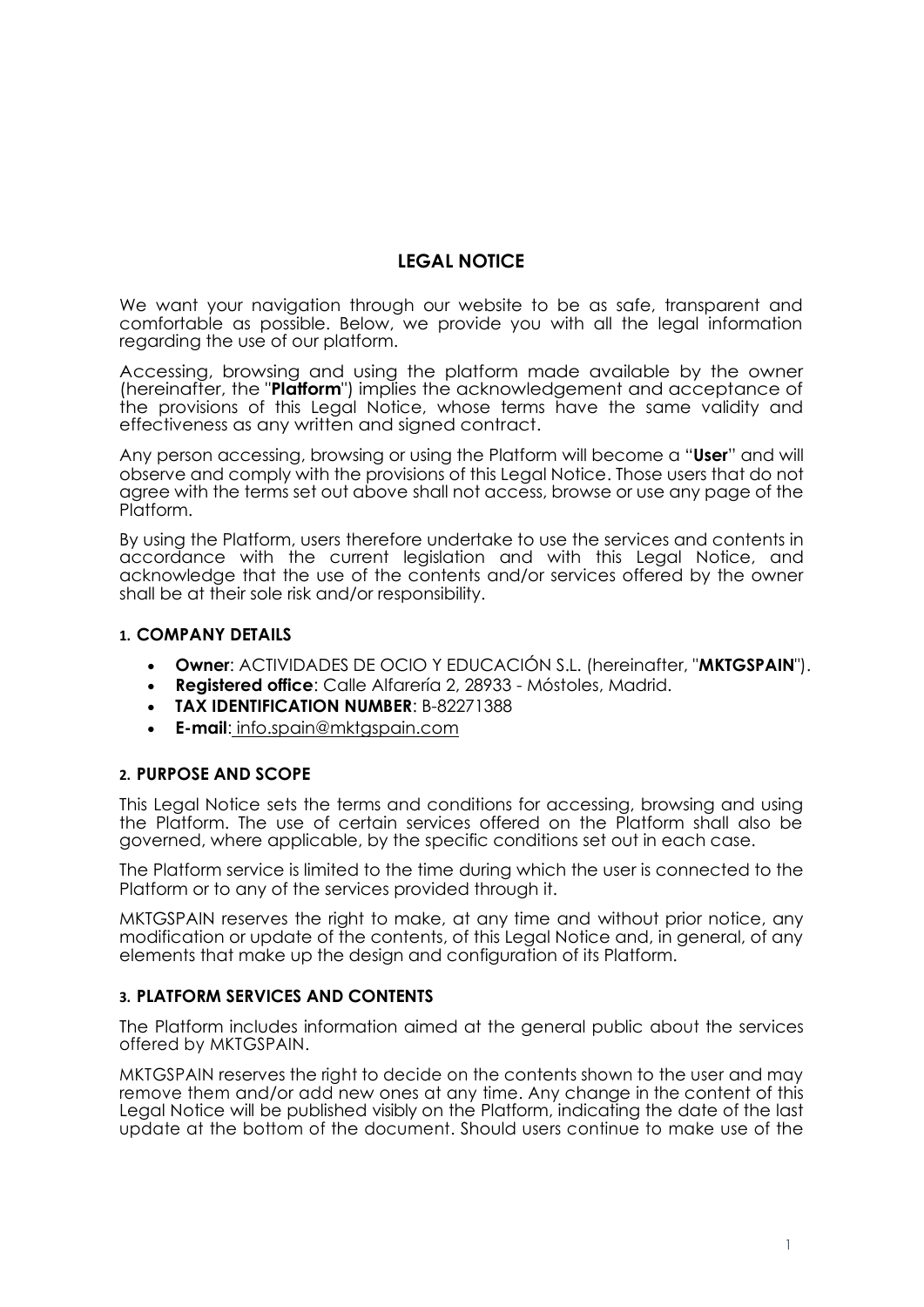services provided on the Platform once the Legal Notice is changed, they will be deemed to have accepted said changes.

#### **4. INTELLECTUAL PROPERTY RIGHTS**

MKTGSPAIN is the owner or, where applicable, has the relevant licences for the intellectual property rights of the Platform, and the intellectual property rights over its information, materials and content, including, among others, the source code, designs, navigation structure, images, graphics, music, sound, photographs, videos and texts written in any language, including programming codes.

In no case will the user's access, browsing and use of the Platform imply that MKTGSPAIN waives, assigns, licences or transfers -either fully or partially- any intellectual property right.

No content of the Platform may be modified, copied, distributed, framed, reproduced, republished, downloaded, extracted, displayed, published, transmitted or sold in any way or by any means, in whole or in part, without the prior written consent of MKTGSPAIN. Any other use of the content of the Platform is also strictly prohibited, with the sole exception of strictly domestic use.

The use of any element of the Platform that is subject to protection under current legislation on intellectual or industrial property, without prior consent, is expressly prohibited. In particular, trademarks, trade names, business signs, works, names, logos, slogans or any type of distinctive sign belonging to MKTGSPAIN may not be used.

The unauthorised use of the information contained on the Platform, as well as any type of damage to the intellectual or industrial property rights of MKTGSPAIN, will result in the legally established liabilities.

#### **5. LINKS**

#### **5.1. Links from other sites to the Platform**

MKTGSPAIN does not authorise the establishment of any link to this Platform from other websites that contain materials, information or content that are illicit, illegal, degrading, obscene or, in general, that contravene the law, morality or public order, or generally accepted social norms.

MKTGSPAIN has neither the power nor the human or technical means to know, control or approve all the information, content, products or services provided by other websites that have established links to the Platform.

MKTGSPAIN accepts no responsibility or liability whatsoever for any aspect relating to the websites that establish such a link to this Platform; including but not limited to, their operation, access, data, information, files, quality and reliability of their products and services, their own links and/or any of their contents, in general.

In all cases, MKTGSPAIN reserves the right to ban links to the Platform and to demand their removal when they do not comply with the conditions required in this section.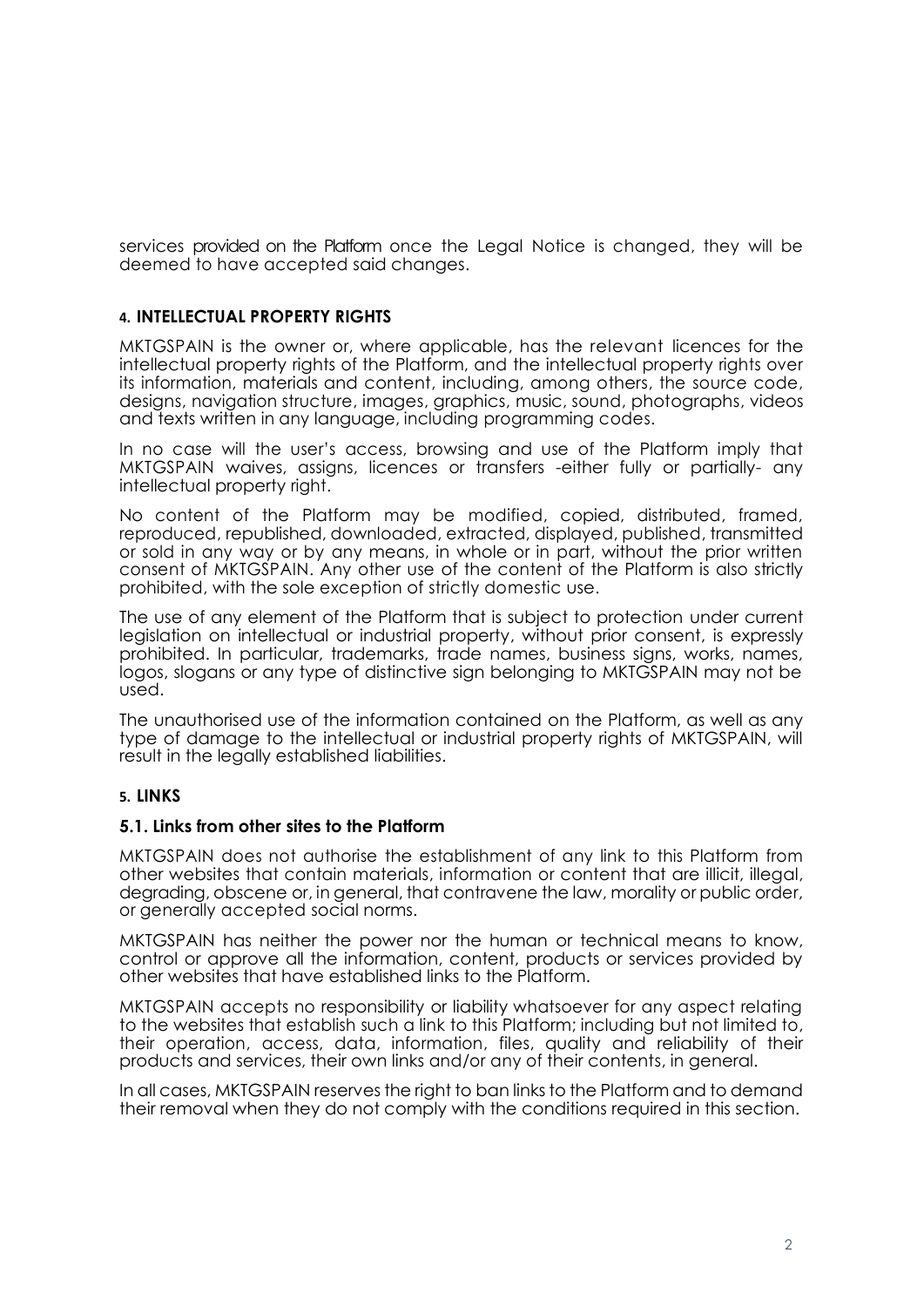# **6. CONDITIONS OF USE OF THE PLATFORM**

Access to or use of the Platform for illegal or unauthorised purposes, whether for economic ends or otherwise, is strictly prohibited, and the consequences thereof shall be the sole responsibility of the user. Specifically, prohibited uses include, but are not limited to:

- 1) Use of the Platform in any way that may cause damage, interruptions, inefficiencies or defects in its operation or in the computer of a third party.
- 2) Use of the Platform for the spread, installation or publication of any viruses, malicious code or other harmful programs or files.
- 3) Use the Platform to collect personal data from other users.
- 4) Registering or communicating with MKTGSPAIN through the Platform under a false identity, providing false data or information, impersonating third parties or performing any other action that may mislead other users as to the identity of the origin of a message.
- 5) Unauthorised access to any section of the Platform, to other systems or networks connected to it, to any MKTGSPAIN server or to the services offered through the Platform, by means of hacking or counterfeiting, password extraction or any other illegitimate means.
- 6) Breach, or attempt to breach, the security or authentication measures of the Platform or any network connected thereto, or the security or protection measures inherent to the content offered on the Platform.

Failure by the user to comply with any of these conditions of use may cause MKTGSPAIN to adopt the relevant legal actions in order to exercise its rights and obligations.

MKTGSPAIN may prevent access to the Platform or the possibility of participating in the spaces provided therein to users who breach these conditions, without providing any compensation for damages.

Likewise, the Platform has links to MKTGSPAIN's social media profiles, where users can post comments and content.

MKTGSPAIN cannot control the use people may make of such content and is therefore not responsible for it.

Please note that MKTGSPAIN does not have prior control over the content published by users on the Platform or on their profiles on social networks, and therefore accepts no responsibility or liability for this content.

However, MKTGSPAIN reserves the right to supervise and/or moderate any content published by users and -in the event that any of this content violates the provisions of this Legal Notice or the Privacy Policy- to delete it, in whole or in part.

In particular, users are strictly forbidden from publishing content:

- 1) that may be considered as a violation in any way of the fundamental rights to honour, to personal and family privacy, to one's own image, to that of third parties and, in particular, of minors, or of any other fundamental rights and freedoms;
- 2) including or linking to photographs that contain images or collect personal data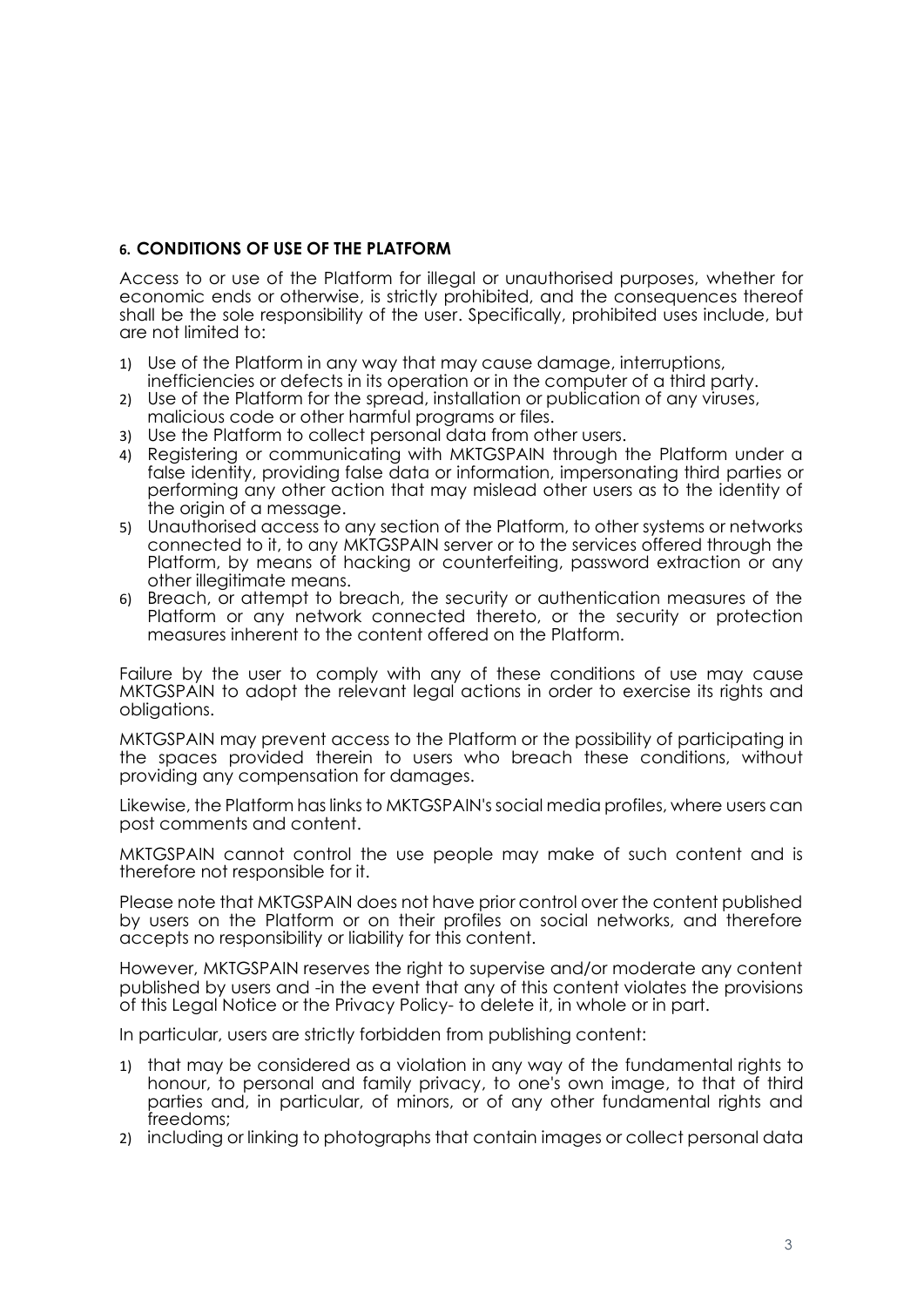of third parties without having obtained the appropriate consent of the owners; 3) infringing the secrecy of communications or infringing intellectual and/or

- industrial property rights or the rules governing the protection of personal data; 4) containing any material or information that is unlawful, racist, obscene, pornographic, abusive, defamatory, misleading, fraudulent or otherwise
- contrary to morality or public order;
- 5) containing spam and/or links to unrelated sites;
- 6) including advertising or commercial communications, for the dissemination of messages for advertising purposes or for the collection of data for the same purpose, and, particularly, any type of information, element or content that constitutes unlawful or unfair advertising.

Failure by the user to comply with any of these conditions of use may cause MKTGSPAIN to adopt the relevant legal actions in order to exercise its rights and obligations.

MKTGSPAIN may prevent access to the Platform, cancel profiles or prevent the participation in the spaces provided therein to users or members who breach these conditions, without providing any compensation for damages.

# **7. RESPONSIBILITIES AND GUARANTEES**

MKTGSPAIN cannot guarantee the reliability, usefulness, timeliness or accuracy of all of the information and/or services on the Platform.

Consequently, MKTGSPAIN does not guarantee and is not responsible for: (i) the veracity and continuity of the contents on the Platform; (ii) the absence of errors in said contents; (iii) the absence of viruses and/or other harmful components on the Platform or in the server that supplies it; (iv) the damage caused to computers and equipment of users or third parties during the provision of the Platform service; (v) the invulnerability of the Platform and/or the impossibility of breaching the security measures adopted therein; (vi) the lack of usefulness or performance of the contents on the Platform; (vii) damage or harm of any kind caused to users as a result of failures or disconnections in the telecommunications networks that result in the suspension, cancellation or interruption of the service during the provision of the same or beforehand, and (viii) damage or harm caused to themselves or to a third party, by any person who infringes the conditions, rules and instructions that MKTGSPAIN establishes in relation to the Platform or through the infringement of its security systems.

Nevertheless, MKTGSPAIN declares that it has taken all necessary measures, within its possibilities and the state of technology, to guarantee the operation of the Platform and to minimise system errors, both from a technical point of view and in terms of the content published on the Platform.

If the user becomes aware of the publication of any inaccurate, out-of-date or false information or of the existence of any content that is illicit, illegal, contrary to the law or that could involve an infringement of intellectual or industrial property rights, of the applicable regulations on the protection of personal data and/or of any other right, he/she must notify MKTGSPAIN immediately so that it can proceed to adopt the appropriate measures.